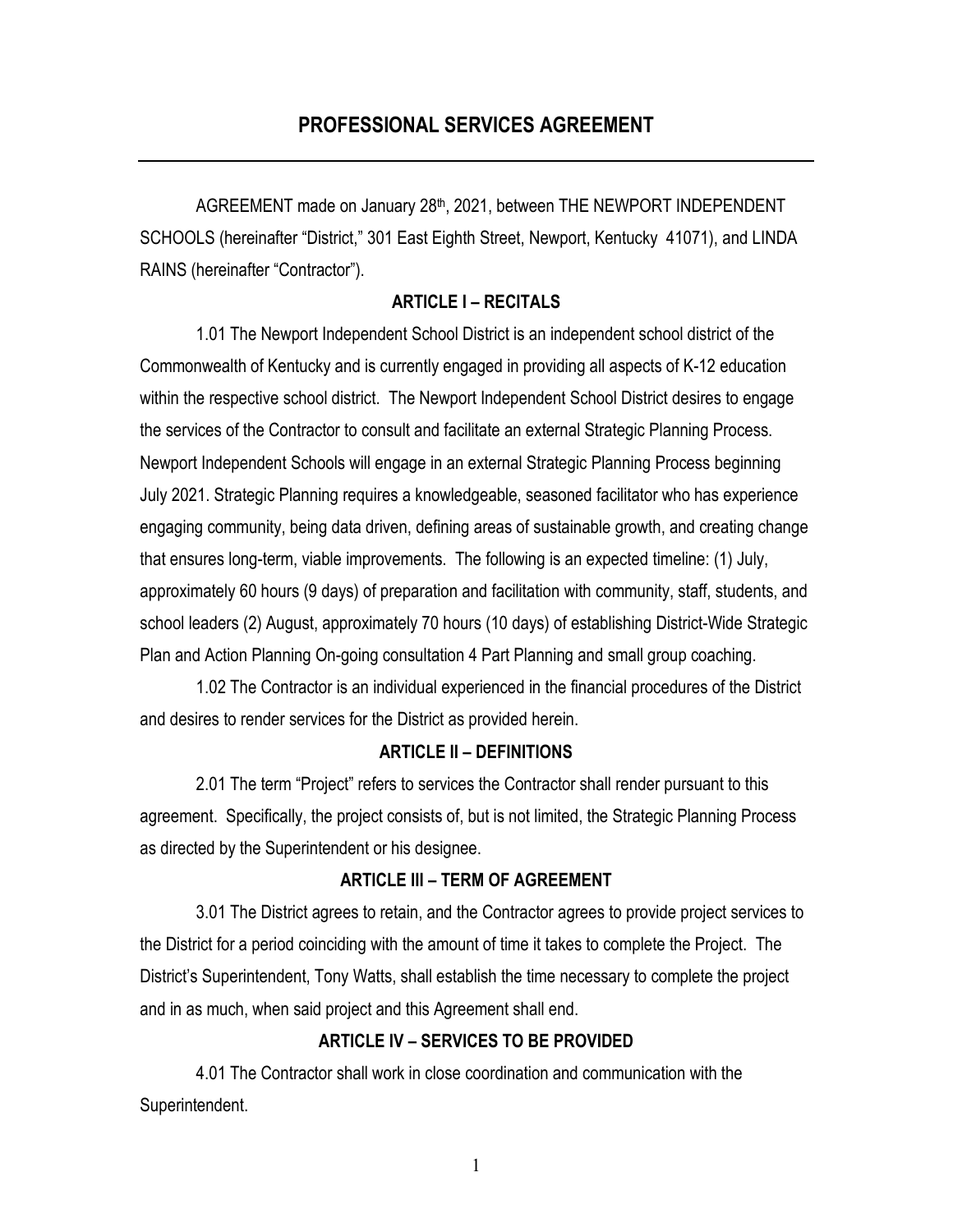4.02 The Contractor shall provide Project services, which shall consist of all services requested by the Superintendent. The Superintendent shall have the sole authority to establish the scope and nature of the project.

#### **ARTICLE V – FEE**

5.01 As compensation for services rendered under this agreement, the Contractor shall receive compensation in the amount of \$75.00 per hour, with a total contract sum not to exceed \$50,000.00.

#### **ARTICLE VI – NO BENEFITS**

6.01 The Contractor is an independent contractor and therefore is not entitled to any benefits provided by the District. Specifically, the District does not agree to provide any medical or dental benefits, group life insurance, retirement, unemployment, social security, other employment related taxes, city/county etc., and/or any other benefits. Finally, Contractor will be issued a 1099 for services rendered to the District pursuant to this Agreement.

#### **ARTICLE VII – TERMINATION**

7.01 This agreement may be terminated by either party on the following terms. The Contractor can terminate this agreement by giving thirty (30) days written notice of termination to the District. The Newport Board of Education may terminate this agreement at any time by giving thirty (30) days written notice of termination to the Contractor. Termination pursuant to this provision shall not prejudice any other remedy that either party may have either at law, in equity, or under this agreement. Upon the completion of agreed upon Project services, this Contract shall terminate without further notice.

#### **ARTICLE VIII – GENERAL PROVISIONS**

8.01 Any notices to be given under this agreement by either party to the other may be affected by personal delivery in writing or by mail, registers or certified, postage prepaid. Mailed notices shall be addressed to the parties at the addresses appearing in the introductory paragraph of this agreement, but each party may adopt a new address by written notice in accordance with this paragraph. Notices delivered personally shall be deemed communicated as of actual receipt; mailed notices shall be deemed communicated as of three (3) business days after mailing.

8.02 This agreement supersedes all other oral and written agreement between the parties with respect to this agreement, and this agreement contains all the covenants and agreement between the parties with respect to the Contract.

2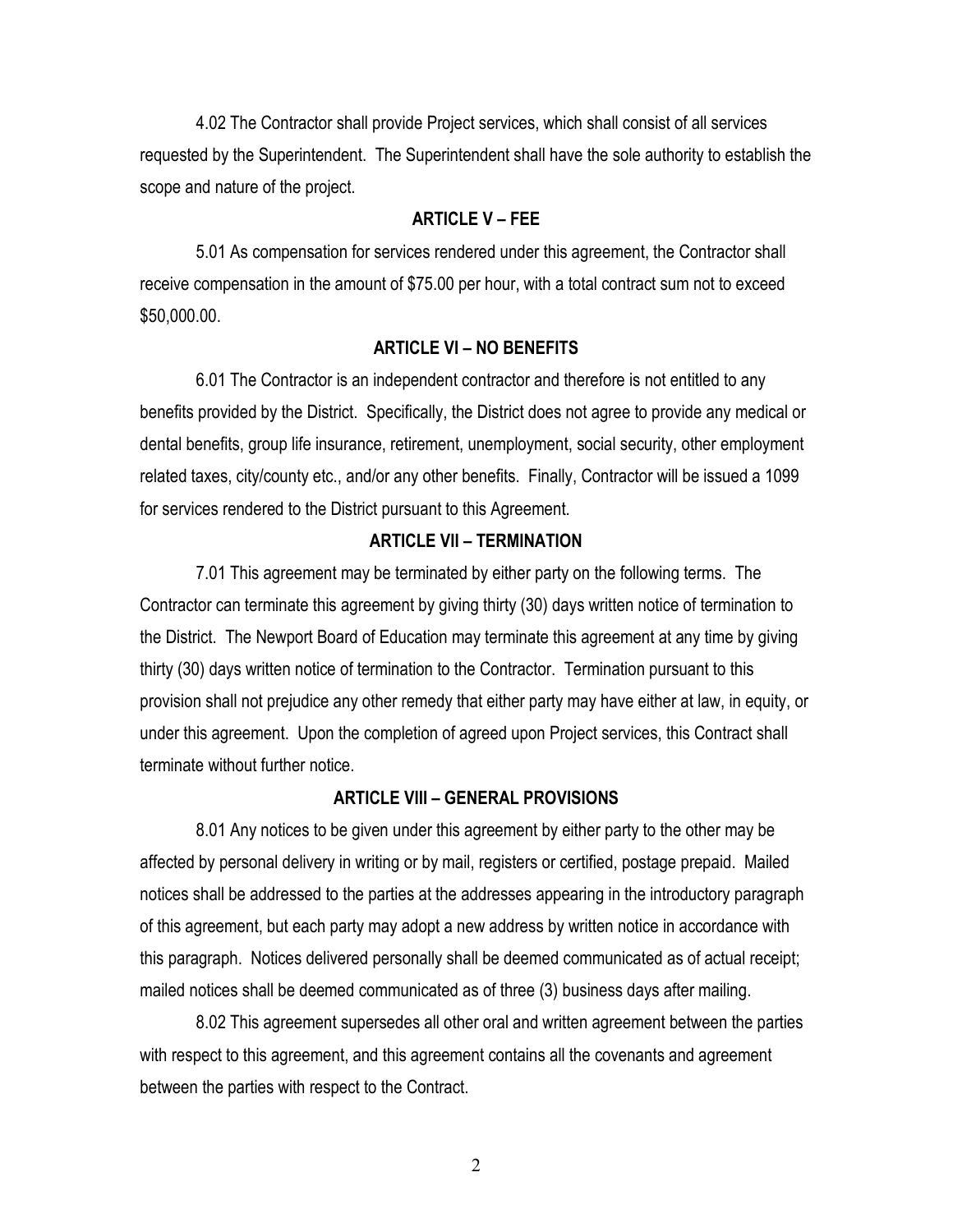8.03 This agreement shall be governed by and construed in accordance with the laws of the Commonwealth of Kentucky.

8.04 Neither this agreement not any duties nor obligations hereunder shall be assigned by the Contractor without prior written consent of the District. In the event of an assignment by the Contractor to which the District has consented, the assignee or a legal representative shall agree in writing with the District to personally assume, perform, and be bound by the covenants, obligations, and agreements contained herein.

8.05 Subject to the provision regarding assignment, this agreement shall be binding on the heirs, executors, administrators, legal representatives, successors, and assigns of the respective parties.

8.06 If any action at law or in equity is brought to enforce or interpret the provisions of this agreement, the prevailing party shall be entitled to reasonable attorney's fee and costs in addition to any other relief to which he may be entitled.

8.07 This agreement may be amended by the mutual agreement of the parties hereto in a writing to be attached to and incorporated into this agreement.

8.08 In the event that any one or more of the provisions contained in this agreement shall for any reason be held to be invalid, illegal, or unenforceable in any aspect, such invalidity, illegality, or unenforceability shall not affect any other provision of this agreement and all remaining provisions shall be construed as if the invalid, illegal, or unenforceable provision had never been contained herein.

Dated this day of January 2021. This agreement shall be effective on January 28, 2021, regardless of the date executed.

## NEWPORT INDEPENDENT SCHOOL DISTRICT

 $BY_{\_}$ 

RAMONA MALONE, BOARD CHAIR

LINDA RAINS

BY\_\_\_\_\_\_\_\_\_\_\_\_\_\_\_\_\_\_\_\_\_\_\_\_\_\_\_\_\_\_\_\_\_\_\_\_

LINDA RAINS, CONTRACTOR